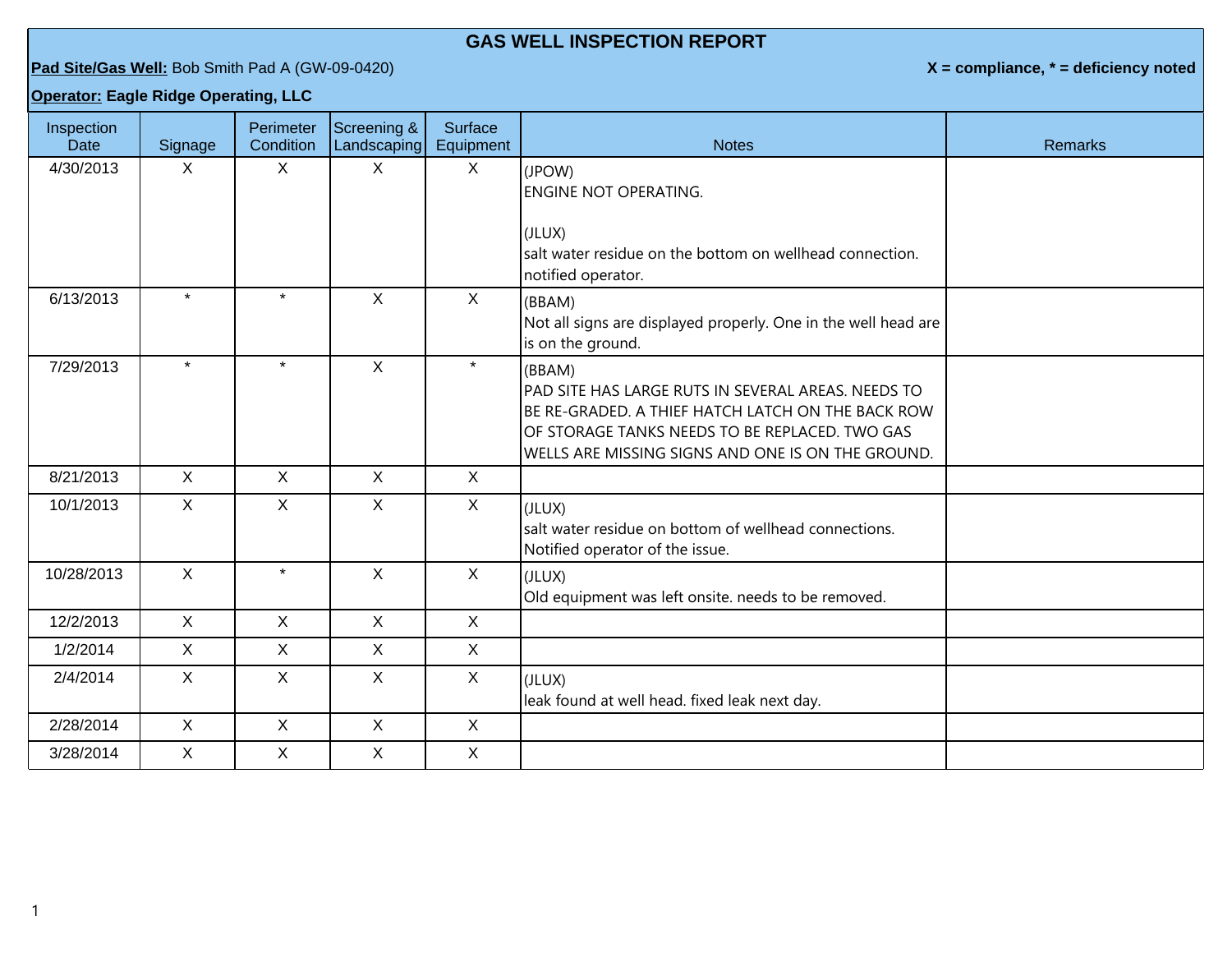| 4/23/2014  | X            | X            | X            | $\star$      | (JLUX)<br>Modern Geosciences did an air monitoring inspection on<br>april 21. there were leaks detected on site and will be fixed in<br>the coming weeks.<br>(JLUX)<br>Robbie with Premier did a walk through on the pad site and                                                                                                                                                                                                                                                                                                                          |  |
|------------|--------------|--------------|--------------|--------------|------------------------------------------------------------------------------------------------------------------------------------------------------------------------------------------------------------------------------------------------------------------------------------------------------------------------------------------------------------------------------------------------------------------------------------------------------------------------------------------------------------------------------------------------------------|--|
|            |              |              |              |              | fixed all the fittings and valves at the separators and should<br>have all the other leaks and valves fixed by end of month.                                                                                                                                                                                                                                                                                                                                                                                                                               |  |
| 5/29/2014  | X            | X            | $\sf X$      | X            | (JLUX)<br>work over came in on May 26th. they replaced old tubing<br>and gas valves. finished on tuesday afternoon.                                                                                                                                                                                                                                                                                                                                                                                                                                        |  |
| 6/25/2014  | $\mathsf{X}$ | $\mathsf{X}$ | $\mathsf{X}$ | X            | (JLUX)<br>air monitoring inspection was conducted on June 24. air<br>monitoring was normal operating levels. the noise was in<br>complaince.                                                                                                                                                                                                                                                                                                                                                                                                               |  |
| 7/3/2014   | $\star$      | $\star$      | $\star$      | $\star$      |                                                                                                                                                                                                                                                                                                                                                                                                                                                                                                                                                            |  |
| 7/15/2014  | $\mathsf{X}$ | $\sf X$      | X            | X            | (JLUX)<br>Re-inspection was done on 7-15. the leaks were fixed at well<br>heads and tanks. the leaks at the separators will be fixed<br>next week. Premier is installing the low bleed valves at all the<br>separators.                                                                                                                                                                                                                                                                                                                                    |  |
| 8/29/2014  | $\mathsf{X}$ | $\mathsf{X}$ | $\mathsf{X}$ | $\mathsf{X}$ |                                                                                                                                                                                                                                                                                                                                                                                                                                                                                                                                                            |  |
| 10/1/2014  |              | $\star$      | $\star$      | $\star$      | (jlux)<br>Gibson oilfield services is on site replacing piping at the<br>AST's. Work will be completed tomorrow. Muti-chemical<br>truck on site working on pumps. Water trucks on site. Salt<br>crystals found on wellheads 7,8,9, and 10. Needs to be<br>addressed. Notified operator of issues.                                                                                                                                                                                                                                                          |  |
| 11/12/2014 | $\mathsf{X}$ | $\mathsf{X}$ | $\mathsf{X}$ | X            | (JLUX)<br>Premier came out to the Bob Smith A pad today and fixed<br>the subgrade leak at well 10H. They brought in a vacuum<br>truck to remove the gravel and dirt around the pipe. The<br>leak was found at the gas lift injection line. the section of<br>pipe had a hole in it. the pipe was removed and replace with<br>a new section. They backfilled the area and Brandon<br>checked the ground with a methane detector and found no<br>other leaks. I came afterwards and checked the well with the<br>TVA monitor and found no leaks at wellhead. |  |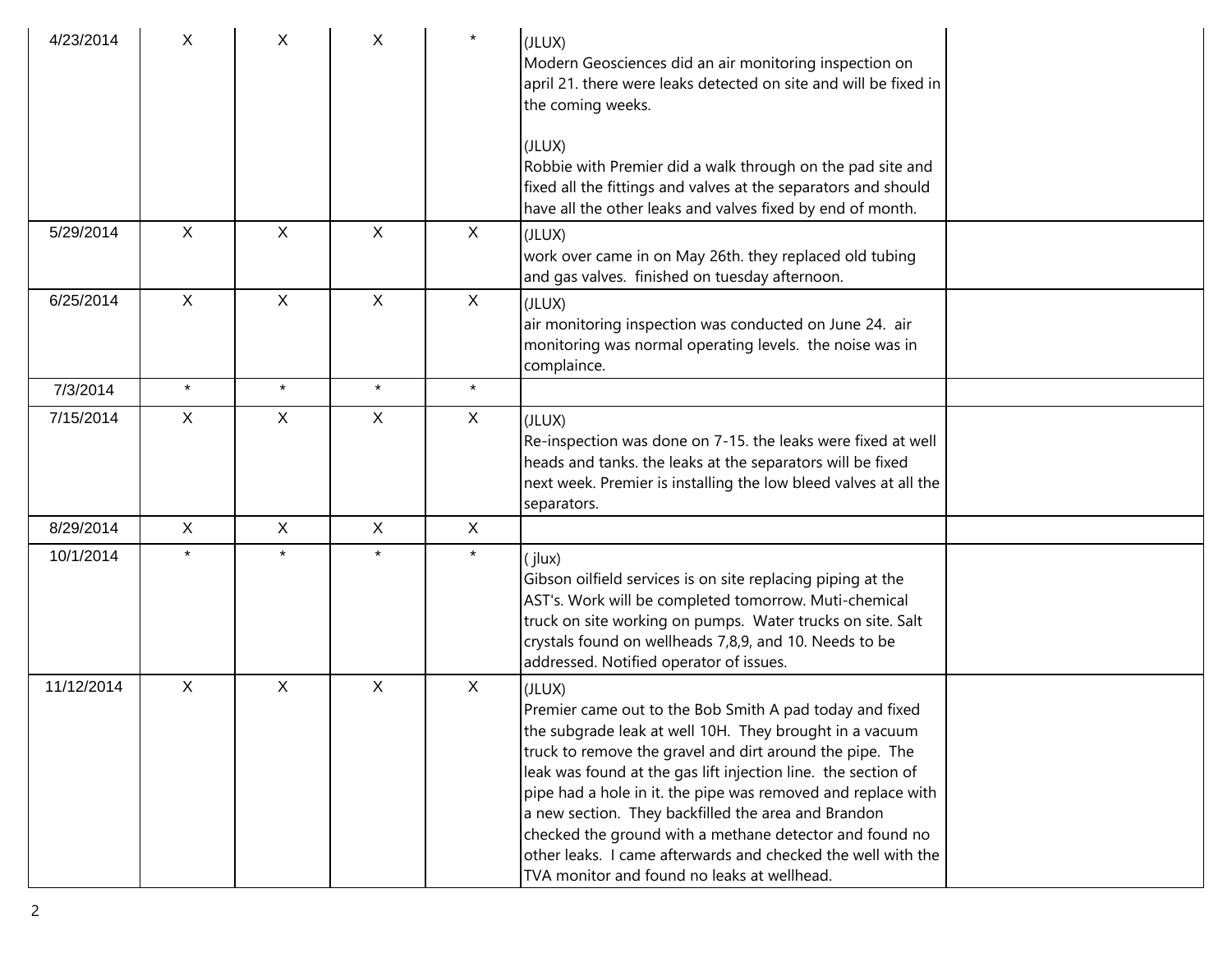| 11/14/2014 | X            | X            | Χ                         | X            | (JLUX)<br>I met with Matt and Kenneth at the Bob Smith A pad today<br>to look at well 10H. The subgrade leak was fixed by Premier<br>yesterday. The FLIR camera used by Kenneth confirmed that<br>the leak had been fixed. We also went over to the separators<br>to take a look at the low bleed valves and mallard snap<br>pilots. Most of the valves were working properly but some<br>still needed adjustments. Will get with Robby next week to<br>address the issues. Work over rig came to the site today to<br>replace tubing and gas lift valves on well 4H. work will be<br>completed on Monday. |  |
|------------|--------------|--------------|---------------------------|--------------|------------------------------------------------------------------------------------------------------------------------------------------------------------------------------------------------------------------------------------------------------------------------------------------------------------------------------------------------------------------------------------------------------------------------------------------------------------------------------------------------------------------------------------------------------------------------------------------------------------|--|
| 12/15/2014 |              | $\star$      |                           | $\star$      | (JLUX)<br>on Dec. 15th i received a call from robby Galley about a<br>pipeline leak near the Sam Wilson CS site. off of Scenic<br>Road across the street from the entrance to the ranch. the<br>leak was found by a runner that heard the sound and smell.<br>fire marshal was notified of the leak and came out to see it.<br>the bob smith a,b, and c gas wells were shut in immediately.                                                                                                                                                                                                                |  |
| 12/30/2014 | $\mathsf{X}$ | $\mathsf{X}$ | $\boldsymbol{\mathsf{X}}$ | $\mathsf{X}$ | (JLUX)<br>took a and c weighted noise measurements at property line.                                                                                                                                                                                                                                                                                                                                                                                                                                                                                                                                       |  |
| 1/29/2015  | $\star$      | $\star$      | $\star$                   | $\star$      | (JLUX)<br>truck trailer onsite. the truck had engine trouble and had to<br>be towed off location. trailer is scheduled to be picked up by<br>operator. No leaks during inspection.                                                                                                                                                                                                                                                                                                                                                                                                                         |  |
| 2/20/2015  | $\mathsf{X}$ | $\mathsf{X}$ | $\mathsf{X}$              | X            | (JLUX)<br>water haulers on site.                                                                                                                                                                                                                                                                                                                                                                                                                                                                                                                                                                           |  |
| 3/12/2015  | $\mathsf{X}$ | $\mathsf{X}$ | $\mathsf{X}$              | $\star$      | (JLUX)<br>Modern Geosciences conducted an air monitoring inspection<br>today at the Bob Smith A pad. Leaks were found at the<br>separators and mallard boxes. They were tagged for being<br>over the 1% by volume. Operator will be notified of the<br>leaks. Some tanks and separators showed high levels of<br>NORM.                                                                                                                                                                                                                                                                                     |  |
| 3/19/2015  | $\mathsf{X}$ | X            | $\mathsf{X}$              | X            | (JLUX)<br>Re-inspection was done. The leaks were fixed at the<br>separators.                                                                                                                                                                                                                                                                                                                                                                                                                                                                                                                               |  |
| 4/20/2015  | $\mathsf X$  | $\mathsf X$  | $\mathsf X$               | $\mathsf X$  |                                                                                                                                                                                                                                                                                                                                                                                                                                                                                                                                                                                                            |  |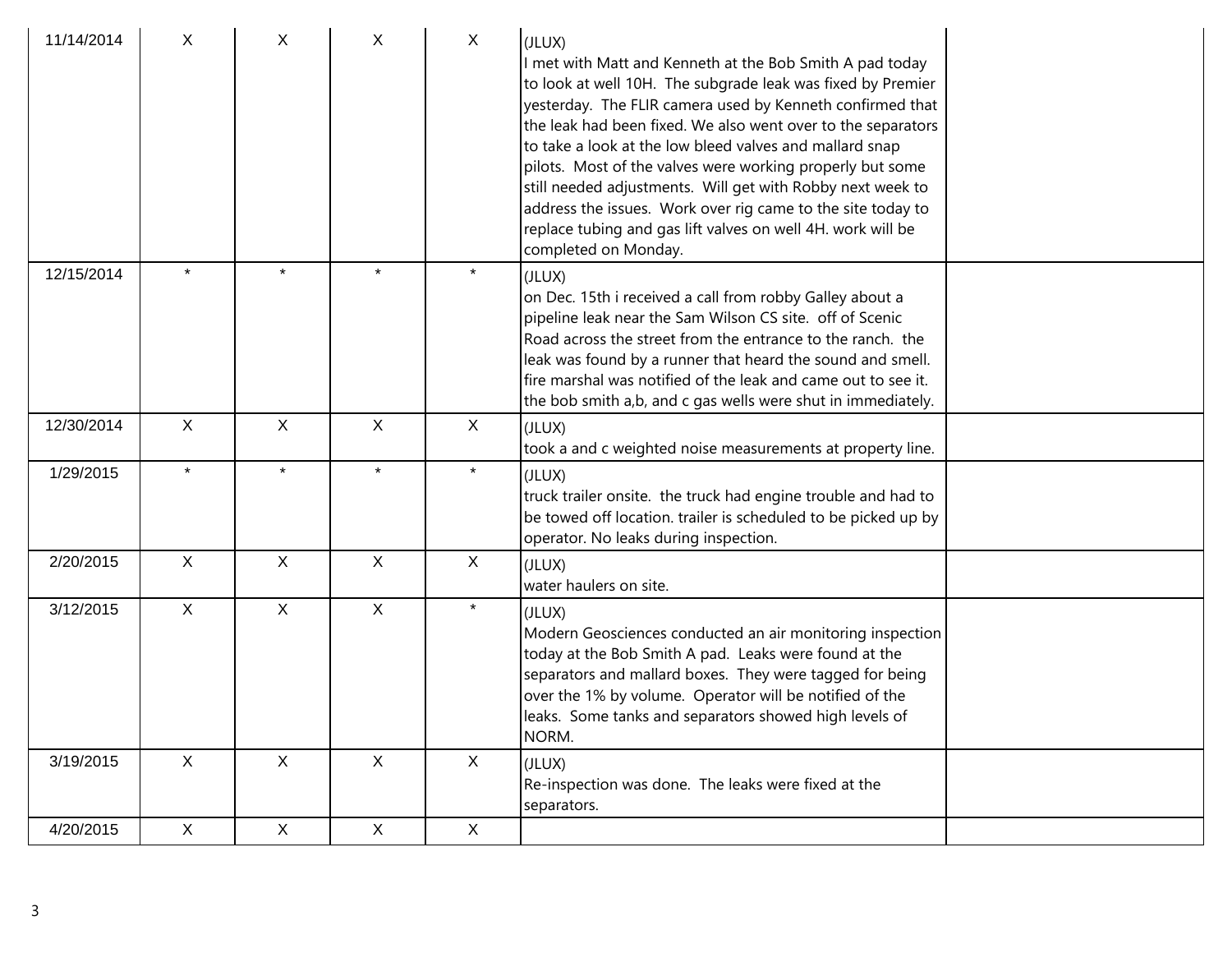| 5/28/2015  | X            | X.           | $\mathsf{X}$ | $\star$      | (JLUX)<br>A small leak was found at the bottom of the plunger cap on<br>well 2H. operator was notified.                                                                                                                                                                  |
|------------|--------------|--------------|--------------|--------------|--------------------------------------------------------------------------------------------------------------------------------------------------------------------------------------------------------------------------------------------------------------------------|
| 6/30/2015  | $\mathsf{X}$ | X            | $\mathsf{X}$ | $\mathsf{X}$ | (JLUX)<br>A crew was out calibrating the meters. New base was laid<br>down at the entrance and araound the tanks to fill in ruts.<br>No other issues.                                                                                                                    |
| 7/27/2015  | $\mathsf{X}$ | $\mathsf{X}$ | $\mathsf{X}$ | $\mathsf{X}$ | (JLUX)<br>work over rig on well 7H today. rigging up and start to trip<br>pipe around 12. they will be replacing all the tubing joints<br>and gas lift valves. No leaks were found during inspection.                                                                    |
| 8/19/2015  | $\mathsf{X}$ | $\mathsf{X}$ | $\mathsf{X}$ | $\mathsf{X}$ |                                                                                                                                                                                                                                                                          |
| 9/16/2015  | $\mathsf{X}$ | $\mathsf{X}$ | $\mathsf{X}$ | $\star$      | (JLUX)<br>Modern Geosciencese and I were on site conducting the air<br>monitoring inspection today. Leaks were found at the<br>wellheads and separators. The operator was notified of the<br>leaks and photos were taken. Water trucks were onsite<br>during inspection. |
| 10/9/2015  | $\mathsf{X}$ | $\mathsf{X}$ | $\mathsf{X}$ | $\mathsf{X}$ | (JLUX)<br>Re-inspection done. The leaks were fixed by Trinity.                                                                                                                                                                                                           |
| 10/22/2015 | $\star$      | $\star$      | $\star$      | $\star$      | (JLUX)<br>work over rig on site working on well 12H.                                                                                                                                                                                                                     |
| 11/24/2015 | $\star$      | $\star$      | $\star$      | $\star$      |                                                                                                                                                                                                                                                                          |
| 12/21/2015 | $\mathsf{X}$ | $\mathsf{X}$ | $\mathsf{X}$ | $\mathsf{X}$ |                                                                                                                                                                                                                                                                          |
| 12/29/2015 | $\star$      | $\star$      | $\star$      | $\star$      | (JLUX)<br>CCI crew working on barb wire fence around pad site.                                                                                                                                                                                                           |
| 1/20/2016  | $\star$      | $\star$      | $\star$      | $\star$      | (JLUX)<br>fence was repaired                                                                                                                                                                                                                                             |
| 2/16/2016  | $\mathsf{X}$ | $\mathsf{X}$ | $\mathsf{X}$ | $\mathsf{X}$ |                                                                                                                                                                                                                                                                          |
| 3/14/2016  | $\mathsf{X}$ | $\mathsf{X}$ | $\mathsf{X}$ | $\mathsf{X}$ | (JLUX)<br>solar panel and antenna at separator 12H was blown down<br>by the storms and is scheduled to be fixed. salt deposit on<br>wellhead 4H, wind sock, and signs on the ground need fixed.                                                                          |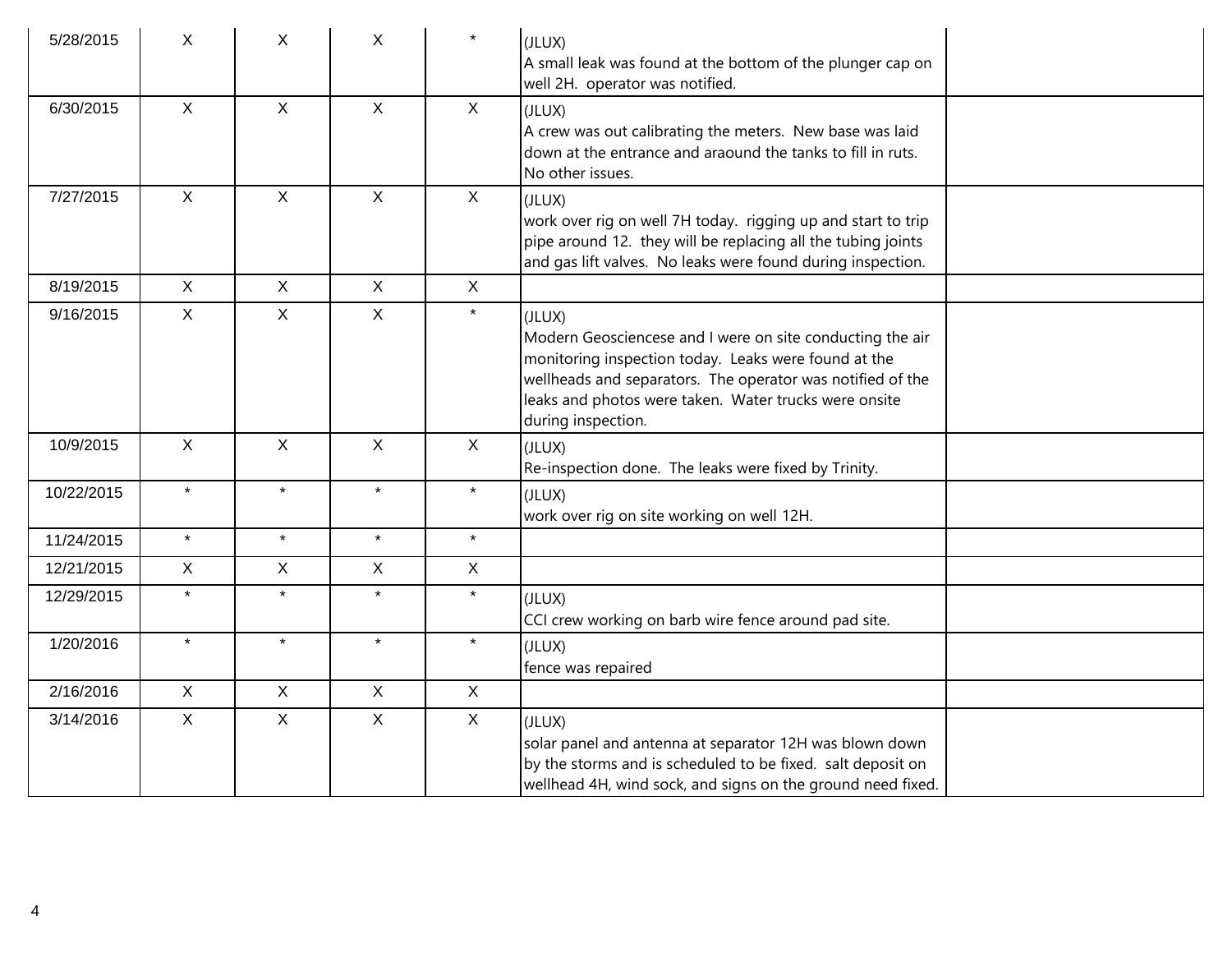| 3/23/2016 | X       | X       | X       | $\star$ | (JLUX)<br>Air monitoring inspections conducted by Modern<br>Geosciences. Leaks were found on site. Measurement guy<br>on site and water trucks during inspection. NORM levels<br>were high at the AST's and separators. |  |
|-----------|---------|---------|---------|---------|-------------------------------------------------------------------------------------------------------------------------------------------------------------------------------------------------------------------------|--|
| 4/5/2016  |         | $\star$ | $\star$ | $\star$ | (JLUX)<br>Reinspection done. the leaks were fixed and NORM labels<br>put on equipment.                                                                                                                                  |  |
| 4/13/2016 | $\star$ | $\star$ | $\star$ | $\star$ |                                                                                                                                                                                                                         |  |
| 5/13/2016 | $\star$ | $\star$ | $\star$ | $\star$ |                                                                                                                                                                                                                         |  |
| 5/25/2016 | $\star$ | $\star$ | $\star$ | $\star$ |                                                                                                                                                                                                                         |  |
| 6/27/2016 | $\star$ | $\star$ | $\star$ | $\star$ | (JLUX)<br>inspection was conducted. no leaks found. a work over rig<br>will be on location this week to replace tubing and gas lift<br>valves on wells 6H and 9H.                                                       |  |
| 6/30/2016 | $\star$ | $\star$ | $\star$ | $\star$ | (JLUX)<br>work over rig is was schedule this week but i might be next<br>week before they can work on the wells.                                                                                                        |  |
| 7/13/2016 | $\star$ | $\star$ | $\star$ | $\star$ | (JLUX)<br>work over rig is on well 9H today replacing tubing and gas<br>lift valves. after the work is done on well 9H the rig will move<br>to well 6H and do the same thing.                                           |  |
| 7/14/2016 | $\star$ | $\star$ | $\star$ | $\star$ | (JLUX)<br>work over rig on location working on well 9H. replacing<br>tubing and gas lift valves. should be done today and move<br>over to well 6H.                                                                      |  |
| 7/15/2016 | $\star$ | $\star$ | $\star$ | $\star$ | (JLUX)<br>The rig finished with the well 9H and will move to the well<br>6H on Monday. Start work on Tues                                                                                                               |  |
| 7/20/2016 | $\star$ | $\star$ | $\star$ | $\star$ | (JLUX)<br>work over rig completed the 6h well today. will move off<br>location tomorrow morning.                                                                                                                        |  |
| 7/25/2016 |         | $\star$ | $\star$ | $\star$ | (JLUX)<br>tubing is still on location from the work over on well 6H. It<br>will be removed this week. crew working on compressor.                                                                                       |  |
| 8/16/2016 | $\star$ | $\star$ | $\star$ | $\star$ | (JLUX)<br>pumpers on site working on separator valves. no issues.                                                                                                                                                       |  |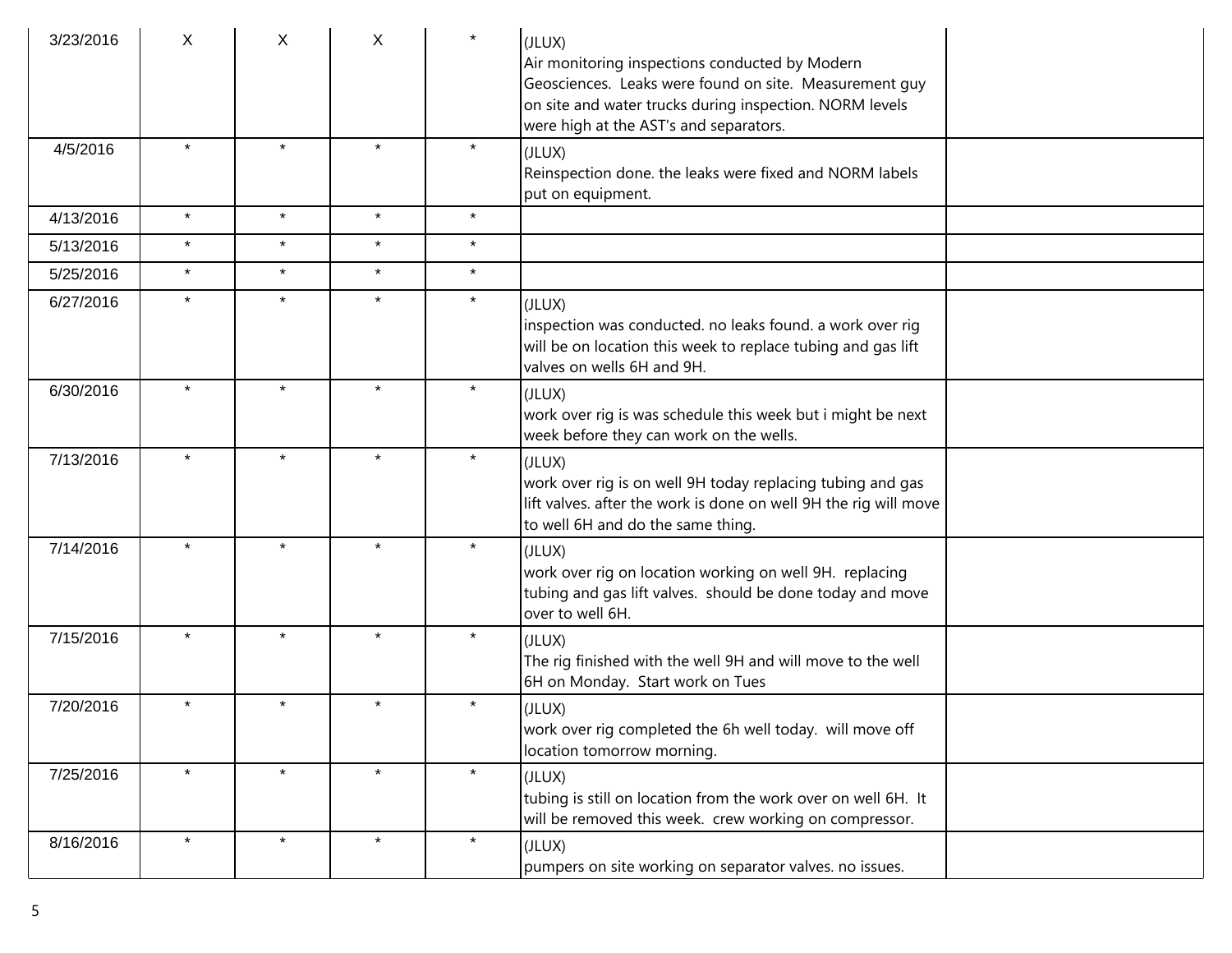| 8/25/2016  |              |             |              | $\star$ | (JLUX)<br>water trucks on site                                                                                                                                                                                                                                                                                                                                                                                                                                                                                                                                                                                       |
|------------|--------------|-------------|--------------|---------|----------------------------------------------------------------------------------------------------------------------------------------------------------------------------------------------------------------------------------------------------------------------------------------------------------------------------------------------------------------------------------------------------------------------------------------------------------------------------------------------------------------------------------------------------------------------------------------------------------------------|
| 8/30/2016  | $\star$      | $\star$     | $\star$      | $\star$ | (JLUX)<br>A wireline truck on site working to get plunger out of well<br>and working again. Company man removing crossties from<br>site. water trucks on location.                                                                                                                                                                                                                                                                                                                                                                                                                                                   |
| 9/1/2016   | $\star$      | $\star$     | $\star$      | $\star$ | (JLUX)<br>I received an email from Brandon Barth with Emergency<br>Management this morning about an odor complaint that<br>came in last night to Fire Station #2. The fire dept<br>responded and went to the bob smith a pad. They couldnt<br>pick up an odor coming off the pad site. A report was done<br>and sent to me. I conducted an inspection this morning at<br>the Bob Smith A pad and found no odor coming from the<br>pad site. I did a leak check on all the equipment and found 2<br>leaks at the separators mallard boxes. The pumper was on<br>site and fixed them. 3 water trucks were on location. |
| 9/13/2016  |              |             | $\star$      | $\star$ | (JLUX)<br>took noise reading at entrance gate for 15 monutes. levels<br>were in compliance with NMP.                                                                                                                                                                                                                                                                                                                                                                                                                                                                                                                 |
| 9/27/2016  | $\mathsf X$  | $\mathsf X$ | X            | $\star$ | (JLUX)<br>air monitoring inspections with Modern Geosciences today.<br>Leaks were detected and tagged at the wellheads and<br>separators. The operator was notified of issues.                                                                                                                                                                                                                                                                                                                                                                                                                                       |
| 10/10/2016 | $\mathsf{X}$ | $\mathsf X$ | $\mathsf{X}$ | X       | (JLUX)<br>re-inspection done. leaks were fixed.                                                                                                                                                                                                                                                                                                                                                                                                                                                                                                                                                                      |
| 10/18/2016 | $\star$      | $\star$     | $\star$      | $\star$ | (JLUX)<br>a work over rig is on location today. Replacing gas lift valves<br>and tubing from well 2H. should be done with well<br>tomorrow.                                                                                                                                                                                                                                                                                                                                                                                                                                                                          |
| 10/19/2016 |              |             | $\star$      | $\star$ | (JLUX)<br>work over rig on location. finished work on well 2H and<br>moved over to well 7H and rigged down.                                                                                                                                                                                                                                                                                                                                                                                                                                                                                                          |
| 10/20/2016 |              | $\star$     | $\star$      | $\star$ | (JLUX)<br>work over rig on location. the rig set up this morning on<br>well 7H. replacing gas lift valves and bad tubing.                                                                                                                                                                                                                                                                                                                                                                                                                                                                                            |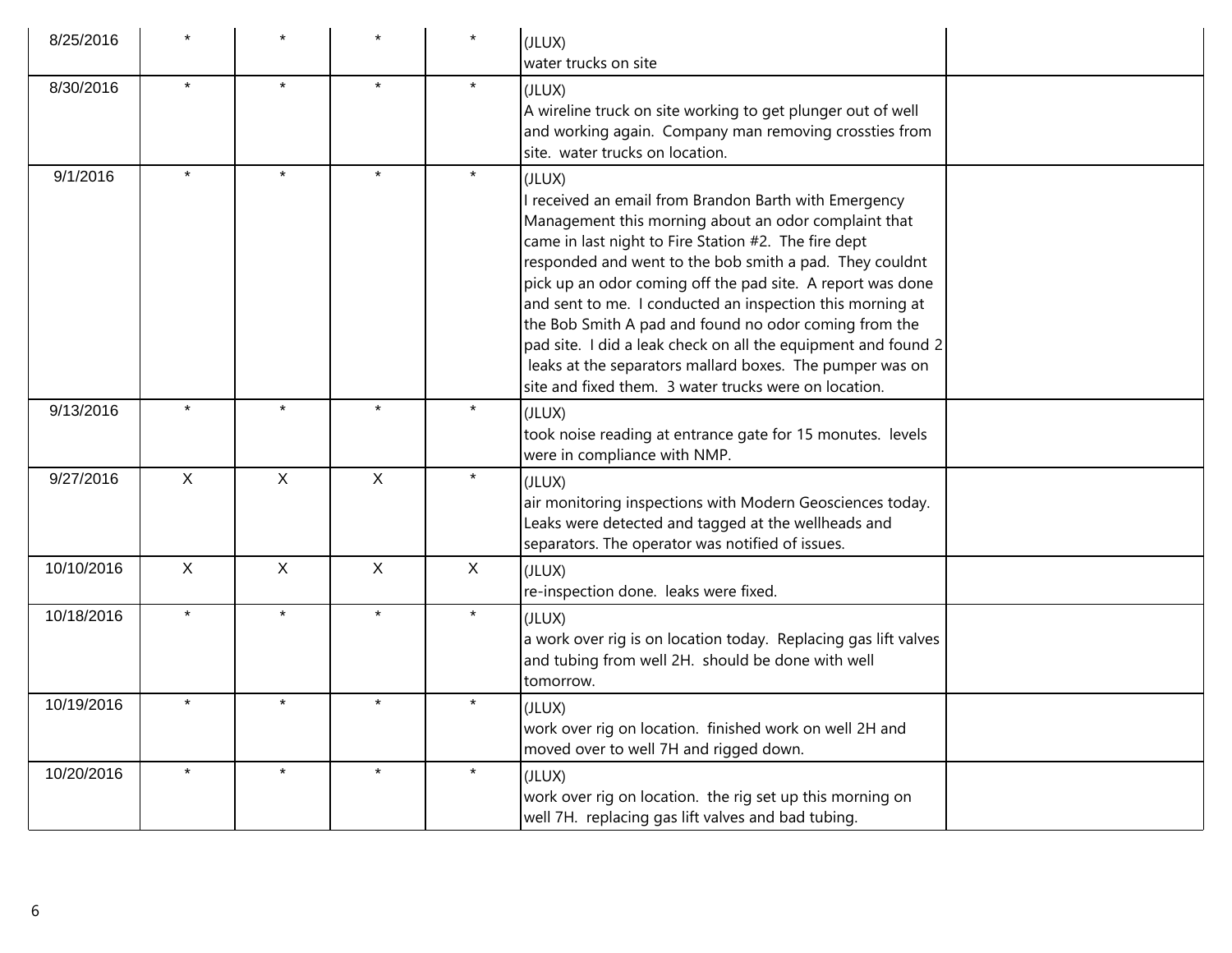| 10/21/2016 |         |         |         |         | (JLUX)<br>work over rig still on well 7H today. They were having a hard<br>time getting tubing out of hole due to scale build up. they<br>didn't finish work today. finish work on Monday. |  |
|------------|---------|---------|---------|---------|--------------------------------------------------------------------------------------------------------------------------------------------------------------------------------------------|--|
| 10/24/2016 | $\star$ | $\star$ | $\star$ | $\star$ | (JLUX)<br>the work over rig completed well 7H today. Rig was off<br>location at 1pm. operators were on site getting the wells<br>back on line.                                             |  |
| 11/8/2016  | $\star$ | $\star$ | $\star$ | $\star$ | (JLUX)<br>A wireline truck was on site working on well 7h. Finished<br>work around 6pm. No issues.                                                                                         |  |
| 11/9/2016  | $\star$ | $\star$ | $\star$ | $\star$ | (JLUX)<br>conducted monthly inspection                                                                                                                                                     |  |
| 11/22/2016 | $\star$ | $\star$ | $\star$ | $\star$ | (JLUX)<br>water trucks on location                                                                                                                                                         |  |
| 12/19/2016 | $\star$ | $\star$ | $\star$ | $\star$ | (JLUX)<br>operator working on compressor. water trucks on site.                                                                                                                            |  |
| 12/27/2016 | $\star$ | $\star$ | $\star$ | $\star$ | (JLUX)<br>water trucks on site                                                                                                                                                             |  |
| 1/11/2017  | $\star$ | $\star$ | $\star$ | $\star$ | (JLUX)<br>water truck on site.                                                                                                                                                             |  |
| 1/30/2017  | $\star$ | $\star$ | $\star$ | $\star$ | (JLUX)<br>water truck on site and chem truck checking compressor<br>Huids.                                                                                                                 |  |
| 2/15/2017  | $\star$ | $\star$ | $\star$ | $\star$ | (JLUX)<br>measurement guy on site calibrating all the wells. water<br>trucks on location. compressor crew working on compressor                                                            |  |
| 2/22/2017  | $\star$ | $\star$ | $\star$ | $\star$ | (JLUX)<br>$ $ no issues on site                                                                                                                                                            |  |
| 3/13/2017  | $\star$ | $\star$ | $\star$ | $\star$ | (JLUX)<br>operator is getting ready to paint the wellheads on site.                                                                                                                        |  |
| 3/15/2017  | $\star$ | $\star$ | $\star$ | $\star$ | (JLUX)<br>wellheads are painted and separators are getting ready for<br>paint.                                                                                                             |  |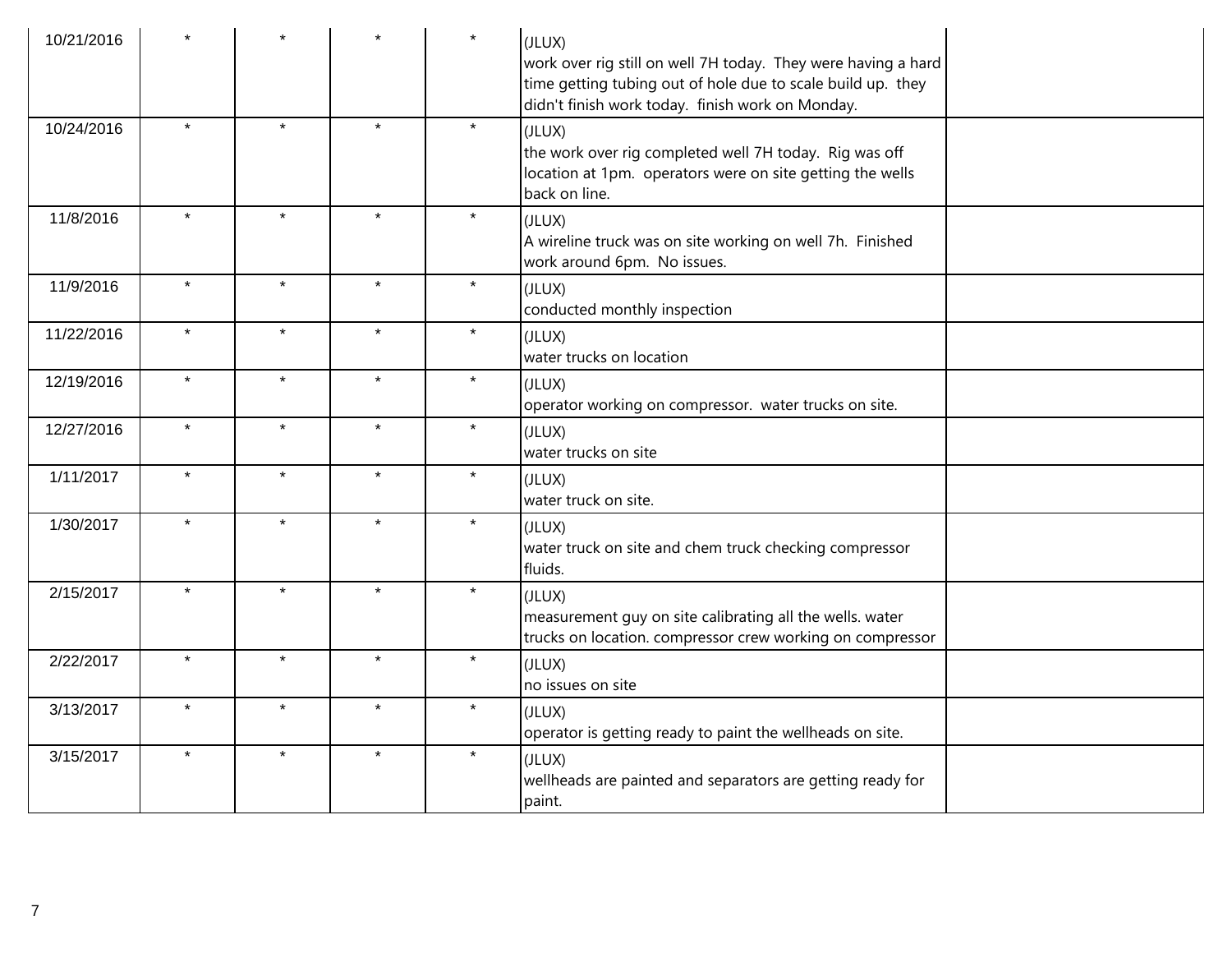| 3/22/2017 |         |         |         | $\star$ | (JLUX)<br>All of the equipment is painted and looks good.<br>Air monitoring inspections conducted by Modern<br>Goesciences. Leaks were found at separators. Operator was<br>notified of issues.         |  |
|-----------|---------|---------|---------|---------|---------------------------------------------------------------------------------------------------------------------------------------------------------------------------------------------------------|--|
| 4/5/2017  | $\star$ | $\star$ | $\star$ | $\star$ | (JLUX)<br>reinspection done today. leaks were fixed and notified<br>operator. fence panels were down around the wellheads<br>due to high winds.                                                         |  |
| 4/20/2017 | $\star$ | $\star$ | $\star$ | $\star$ | (JLUX)<br>fencing around well heads were fixed                                                                                                                                                          |  |
| 4/26/2017 | $\star$ | $\star$ | $\star$ | $\star$ | (JLUX)<br>road is getting bad at the entrance gate and entrance to pad<br>due to truck activity. operator is working on fixing the pot<br>holes in road.                                                |  |
| 5/23/2017 | $\star$ | $\star$ | $\star$ | $\star$ | (JLUX)<br>pot holes filled in by operator. water trucks on site. no leaks<br>found                                                                                                                      |  |
| 6/22/2017 | $\star$ | $\star$ | $\star$ | $\star$ |                                                                                                                                                                                                         |  |
| 6/30/2017 | $\star$ | $\star$ | $\star$ | $\star$ |                                                                                                                                                                                                         |  |
| 7/27/2017 | $\star$ | $\star$ | $\star$ | $\star$ | (JLUX)<br>water trucks on site.                                                                                                                                                                         |  |
| 8/17/2017 | $\star$ | $\star$ | $\star$ | $\star$ |                                                                                                                                                                                                         |  |
| 8/30/2017 | $\star$ | $\star$ | $\star$ | $\star$ | (JLUX)<br>water trucks on site.                                                                                                                                                                         |  |
| 9/1/2017  | $\star$ | $\star$ | $\star$ | $\star$ | (JLUX)<br>air monitoring inspection conducted with Modern<br>Geosciences. leaks found at separator. operator was<br>notified of leaks. water trucks on site and baker hughes<br>chemical truck on site. |  |
| 9/14/2017 | $\star$ | $\star$ | $\star$ | $\star$ | (JLUX)<br>pumper onsite checking wells. no issues.                                                                                                                                                      |  |
| 9/20/2017 | $\star$ | $\star$ | $\star$ | $\star$ | (JLUX)<br>reinspection done. no leaks found                                                                                                                                                             |  |
| 9/27/2017 | $\star$ | $\star$ | $\star$ | $\star$ | (JLUX)<br>wire line truck on well 7H working to retrieve plunger.                                                                                                                                       |  |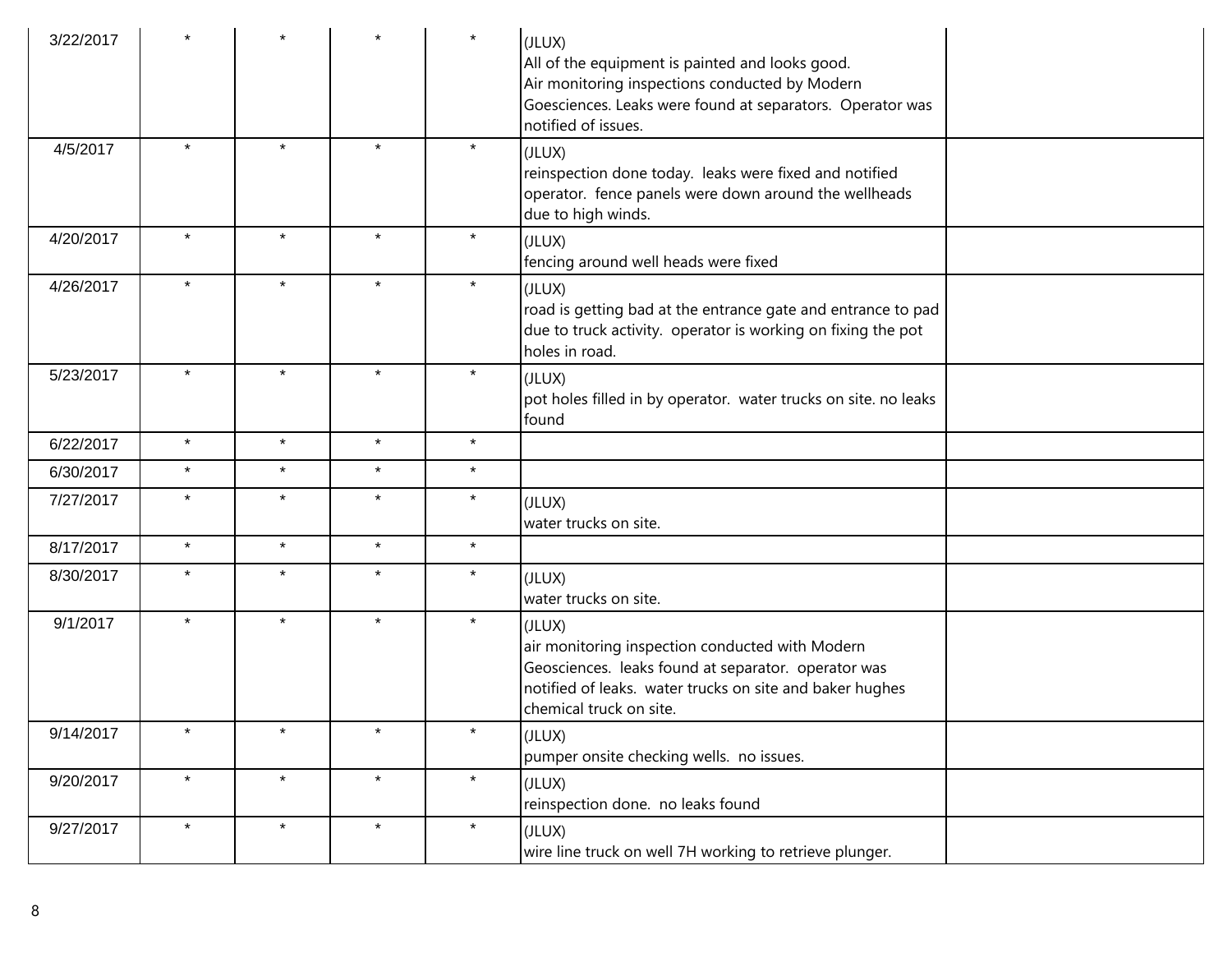| 9/29/2017  |         |         |         | $\star$ | (JLUX)<br>a work over rig is on well 9H today. Replacing tubing and<br>gas lift valves.                                                                                                                                      |  |
|------------|---------|---------|---------|---------|------------------------------------------------------------------------------------------------------------------------------------------------------------------------------------------------------------------------------|--|
| 10/2/2017  | $\star$ | $\star$ | $\star$ | $\star$ | (JLUX)<br>work over rig on well 9h. finishing up work on well 9h and<br>will be rigging down today.                                                                                                                          |  |
| 10/13/2017 | $\star$ | $\star$ | $\star$ | $\star$ | (JLUX)<br>Checked on landscaping around pad site. dead tree were<br>found and operator was notified.                                                                                                                         |  |
| 10/23/2017 | $\star$ | $\star$ | $\star$ | $\star$ | (JLUX)<br>conducted inpection. no issues on site.                                                                                                                                                                            |  |
| 10/27/2017 | $\star$ | $\star$ | $\star$ | $\star$ | (JLUX)<br>water trucks on site                                                                                                                                                                                               |  |
| 11/2/2017  | $\star$ | $\star$ | $\star$ | $\star$ | (JLUX)<br>A work over rig is on the Bob Smith A 5H well today. They<br>are pulling pipe and will shut down today. They are doing a<br>clean out on the well and then put the tubing back down<br>hole and be done on Friday. |  |
| 11/3/2017  |         | $\star$ | $\star$ | $\star$ | (JLUX)<br>work over rig completed the work on well 5H and rigged<br>down. moved off location and went to bob smith b pad.                                                                                                    |  |
| 11/13/2017 | $\star$ | $\star$ | $\star$ | $\star$ | (JLUX)<br>The crew is working on repairing piping inside containment<br>larea.                                                                                                                                               |  |
| 11/20/2017 | $\star$ | $\star$ | $\star$ | $\star$ | (JLUX)<br>conducted monthly inspection. No leaks were found on site.<br>The crew has finished the work on the piping inside<br>containment area.                                                                             |  |
| 12/4/2017  | $\star$ | $\star$ | $\star$ | $\star$ | (JLUX)<br>work over rig on well 1H today. clean out the tubing down<br>hole and replace bad joints.                                                                                                                          |  |
| 12/5/2017  | $\star$ | $\star$ | $\star$ | $\star$ | (JLUX)<br>The work over rig is on well 1H. They will be putting the<br>pipe back down hole today. Should be done with the well<br>this afternoon. Shut down for the day and move off<br>tomorrow morning.                    |  |
| 12/11/2017 | $\star$ | $\star$ | $\star$ | $\star$ | (JLUX)<br>water trucks on location.                                                                                                                                                                                          |  |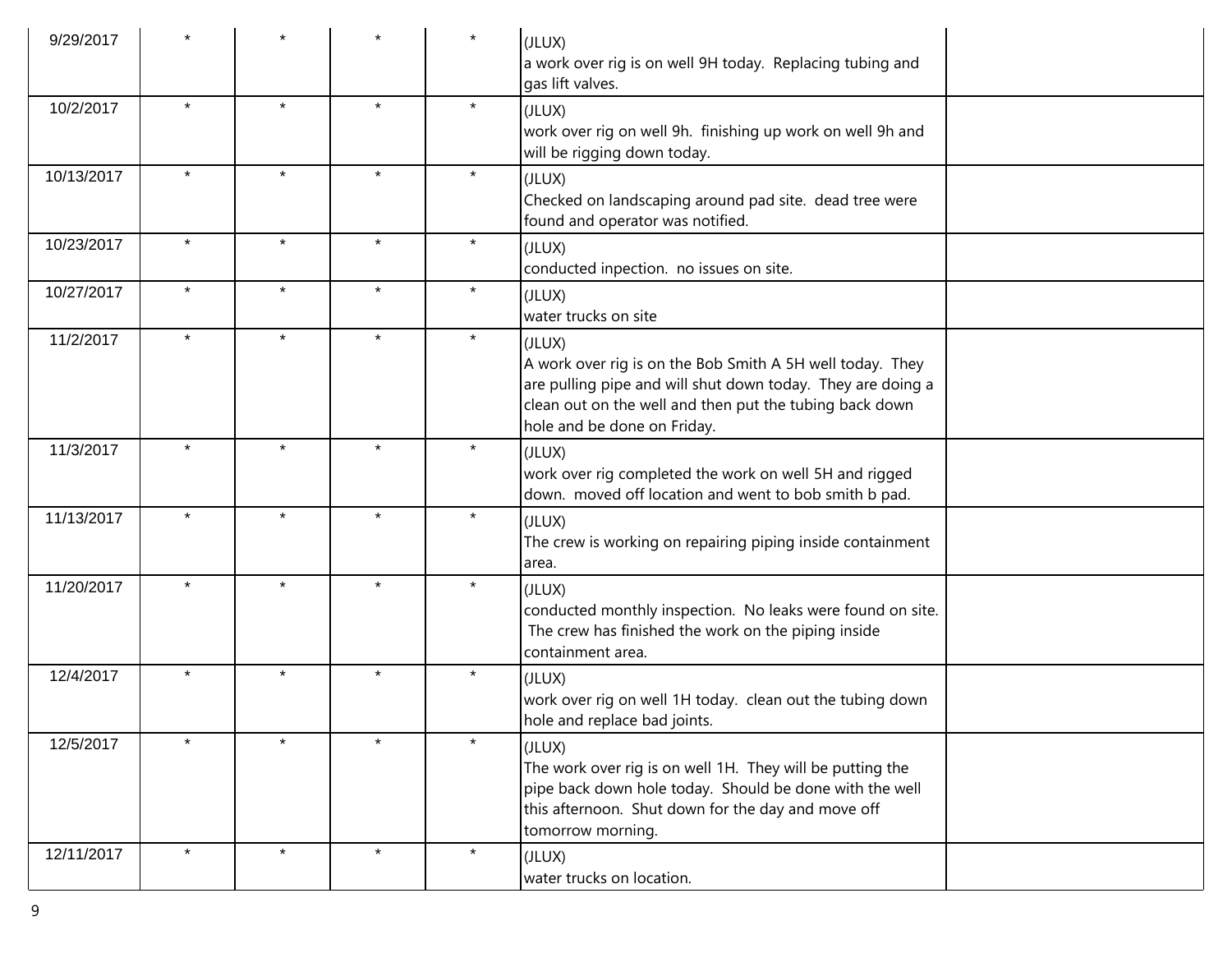| 12/19/2017 |              |              | $\star$      | $\star$      | (JLUX)<br>no leaks deteceted during inspection. water trucks on site.                                                                                                  |
|------------|--------------|--------------|--------------|--------------|------------------------------------------------------------------------------------------------------------------------------------------------------------------------|
| 1/19/2018  | $\star$      | $\star$      | $\star$      | $\star$      | (JLUX)<br>water truck on site. no leaks found during monthly<br>inspection.                                                                                            |
| 1/24/2018  | $\mathsf{X}$ | $\star$      | $\mathsf{X}$ | $\star$      | (JLUX)<br>water trucks on location.                                                                                                                                    |
| 2/14/2018  | $\mathsf{X}$ | $\mathsf{X}$ | $\mathsf{X}$ | $\star$      | (JLUX)<br>water trucks on site and a guy working on #7 well plunger.<br>No issues on site.                                                                             |
| 2/26/2018  | $\mathsf{X}$ | $\mathsf{X}$ | $\mathsf X$  | $\mathsf{X}$ | (JLUX)<br>air monitoring inspection was conducted with Modern<br>Geosciences. Leaks were found at the wellheads and<br>separators. The operator was notified of leaks. |
| 3/5/2018   | $\mathsf{X}$ | $\mathsf{X}$ | $\mathsf{X}$ | $\mathsf{X}$ | (JLUX)<br>Re-inspection done. The operator has fixed all the leaks that<br>were tagged by Modern Geo. No leaks were detected<br>during inspection.                     |
| 3/21/2018  | X            | $\mathsf{X}$ | $\mathsf{X}$ | $\mathsf{X}$ | (JLUX)<br>water trucks on site. no issues.                                                                                                                             |
| 4/19/2018  | $\mathsf{X}$ | $\mathsf{X}$ | $\mathsf{X}$ | $\mathsf{X}$ | (JLUX)<br>no issues on site. water trucks on location.                                                                                                                 |
| 4/24/2018  | $\mathsf{X}$ | $\mathsf{X}$ | $\mathsf{X}$ | $\mathsf{X}$ | (JLUX)<br>no leaks found.                                                                                                                                              |
| 5/11/2018  | $\mathsf{X}$ | $\mathsf{X}$ | $\mathsf{X}$ | $\mathsf{X}$ | (JLUX)<br>conducted inspection. no leaks found.                                                                                                                        |
| 5/24/2018  | $\mathsf{X}$ | $\mathsf{X}$ | $\mathsf{X}$ | $\mathsf{X}$ | (JLUX)<br>no leaks found on site.                                                                                                                                      |
| 6/12/2018  | $\mathsf{X}$ | $\mathsf{X}$ | $\mathsf X$  | $\mathsf{X}$ | (JLUX)<br>A wire line truck was on location working on well 6H<br>retrieving a plunger that got stuck down hole. No issues on<br>site.                                 |
| 6/27/2018  | X            | X            | $\mathsf{X}$ | X            | (JLUX)<br>no issues on site                                                                                                                                            |
| 7/9/2018   | X            | X            | X            | $\mathsf{X}$ | (JLUX)<br>no issues.                                                                                                                                                   |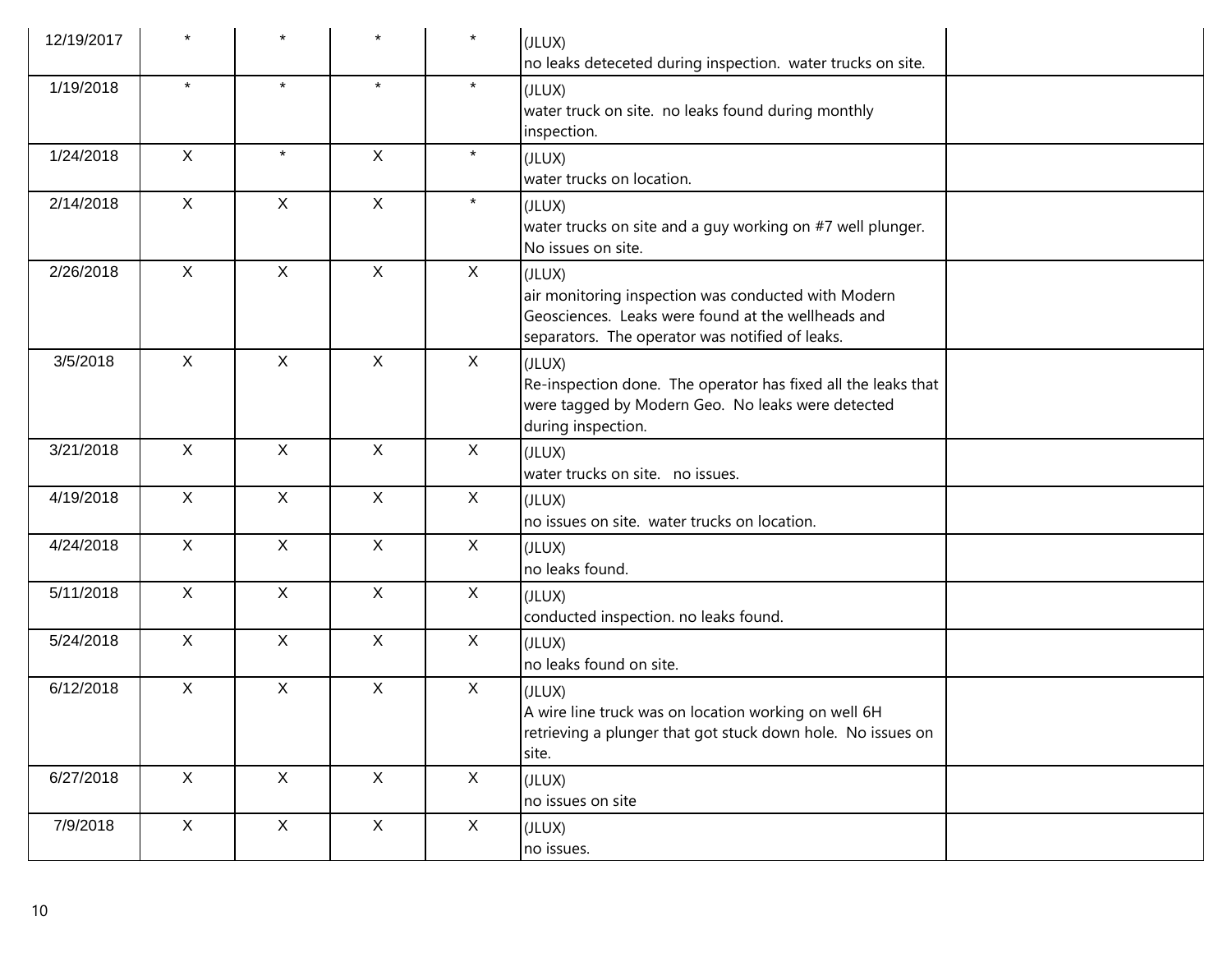| 7/30/2018  | X            | X            | X            | $\mathsf{X}$ | (JLUX)<br>no issues on site. RRC inspector was on location. no trucks<br>on site.                                                                                                                                                                              |  |
|------------|--------------|--------------|--------------|--------------|----------------------------------------------------------------------------------------------------------------------------------------------------------------------------------------------------------------------------------------------------------------|--|
| 8/15/2018  | $\mathsf{X}$ | $\mathsf{X}$ | $\mathsf{X}$ | $\mathsf{X}$ | (JLUX)<br>water trucks on location today around 3pm. no issues on<br>site.                                                                                                                                                                                     |  |
| 8/22/2018  | $\mathsf{X}$ | $\mathsf{X}$ | $\mathsf{X}$ | $\star$      | (JLUX)<br>Conducted air monitoring inspections today with Modern<br>Geosciences. Small leaks were found at separators. Water<br>Trucks were onsite.                                                                                                            |  |
| 8/30/2018  | $\mathsf{X}$ | $\mathsf{X}$ | $\mathsf{X}$ | $\mathsf{X}$ | (JLUX)<br>Reinspection was done. leaks were fixed at separators.<br>water trucks on location.                                                                                                                                                                  |  |
| 9/19/2018  | $\mathsf{X}$ | $\mathsf{X}$ | $\mathsf{X}$ | $\mathsf{X}$ | (JLUX)<br>water trucks on site. no leaks found during inspection.                                                                                                                                                                                              |  |
| 9/25/2018  | $\mathsf{X}$ | $\mathsf{X}$ | $\mathsf{X}$ | $\mathsf{X}$ | (JLUX)<br>saw trucks on site today hauling water.                                                                                                                                                                                                              |  |
| 10/29/2018 | $\mathsf{X}$ | $\mathsf{X}$ | $\mathsf{X}$ | X            | (JLUX)<br>no issues on site.                                                                                                                                                                                                                                   |  |
| 11/19/2018 | $\mathsf{X}$ | $\mathsf{X}$ | $\mathsf{X}$ | $\mathsf{X}$ | (JLUX)<br>no leaks found during inspection.                                                                                                                                                                                                                    |  |
| 11/28/2018 | $\mathsf{X}$ | $\mathsf{X}$ | $\mathsf{X}$ | X            | (JLUX)<br>no leaks found during inspection.                                                                                                                                                                                                                    |  |
| 12/12/2018 | $\mathsf{X}$ | $\mathsf{X}$ | $\mathsf{X}$ | $\mathsf{X}$ | (JLUX)<br>water trucks on location. no issues on site.                                                                                                                                                                                                         |  |
| 1/31/2019  | $\mathsf{X}$ | $\mathsf{X}$ | $\mathsf{X}$ | X            | (JLUX)<br>no leaks on site.                                                                                                                                                                                                                                    |  |
| 2/12/2019  | $\mathsf{X}$ | $\mathsf{X}$ | $\mathsf{X}$ | $\mathsf{X}$ | (JLUX)<br>no leaks found on site.                                                                                                                                                                                                                              |  |
| 2/25/2019  | $\mathsf{X}$ | $\mathsf{X}$ | $\mathsf{X}$ | $\star$      | (JLUX)<br>air monitoring inspection was conducted today with Modern<br>Geosciences. Leaks were found at the separators 1,2, and 3.<br>Wells 4, 5, 6, 7, 8, 9, 10., 11 are shut in at this time. A crew<br>with ER was on site removing meters from separators. |  |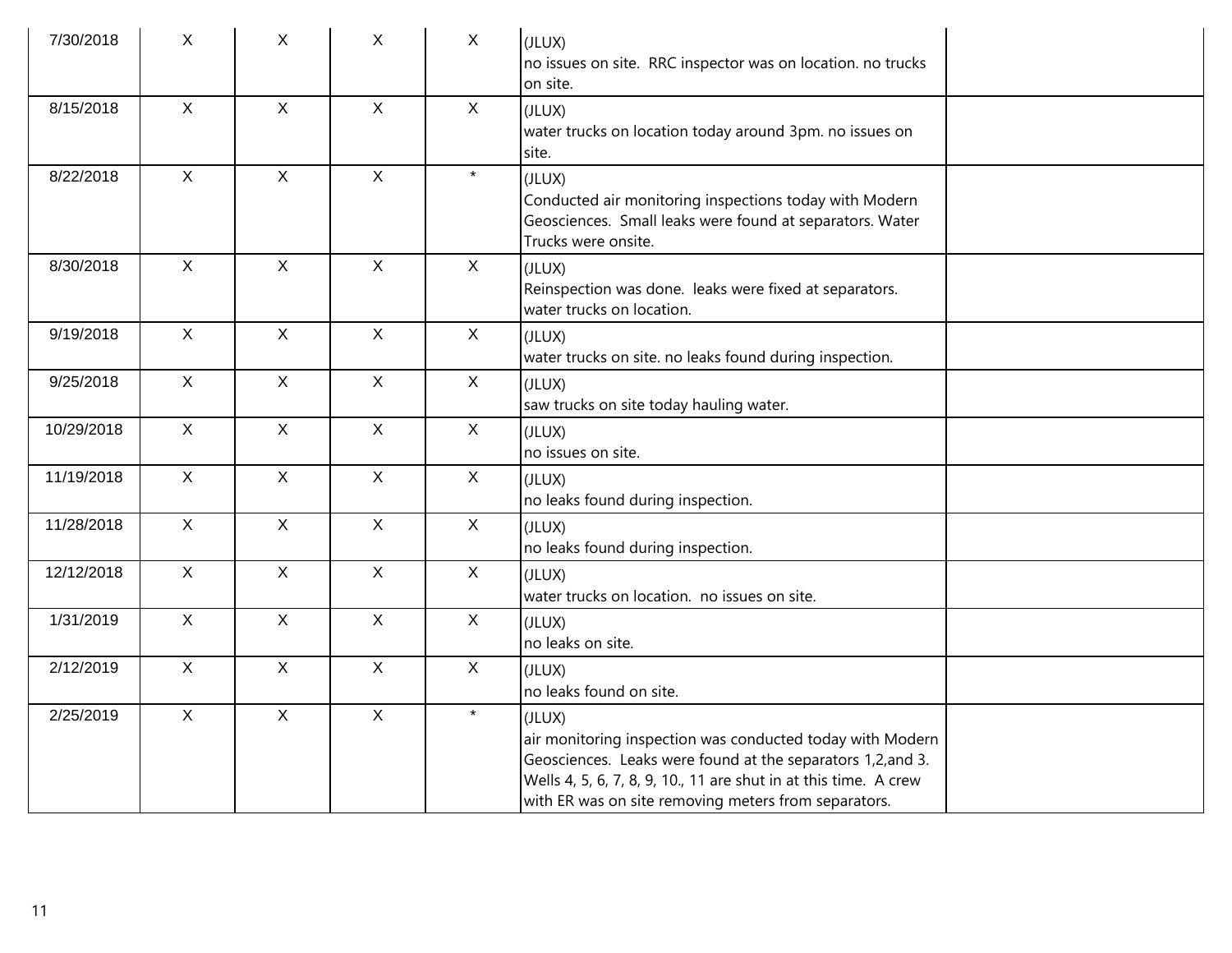| 3/15/2019  | X            | X            | X            | $\mathsf{X}$ | (JLUX)<br>reinspection done. no leaks found. A slick line truck was on<br>well 12H today. They are setting another plunger spring<br>down hole.                                                                                                                                                   |  |
|------------|--------------|--------------|--------------|--------------|---------------------------------------------------------------------------------------------------------------------------------------------------------------------------------------------------------------------------------------------------------------------------------------------------|--|
| 4/1/2019   | $\mathsf{X}$ | $\mathsf{X}$ | $\mathsf{X}$ | $\mathsf{X}$ | (JLUX)<br>a gas lift compressor was onsite along with trucks. The<br>operator plans to swap out the compressors tomorrow<br>morning. i notifed FD of move.                                                                                                                                        |  |
| 4/2/2019   | $\mathsf{X}$ | $\mathsf{X}$ | $\mathsf{X}$ | $\mathsf{X}$ | (JLUX)<br>The compressors were swapped out today by Eagle Ridge.<br>No issues during the move. Took all day to complete and<br>finished before 7pm.                                                                                                                                               |  |
| 4/15/2019  | $\mathsf{X}$ | $\mathsf{X}$ | $\mathsf{X}$ | $\mathsf{X}$ | (JLUX)<br>no issues on site. water truck was onsite.                                                                                                                                                                                                                                              |  |
| 5/17/2019  | $\mathsf{X}$ | $\mathsf X$  | $\mathsf{X}$ | $\mathsf{X}$ | (JLUX)<br>water truck on location pulling water from tanks. no issues<br>on site.                                                                                                                                                                                                                 |  |
| 6/12/2019  | X            | $\mathsf{X}$ | $\mathsf{X}$ | $\mathsf{X}$ | (JLUX)<br>water truck and usa compressor truck on site. no issues<br>found onsite.                                                                                                                                                                                                                |  |
| 7/15/2019  | $\mathsf{X}$ | $\mathsf{X}$ | $\star$      | $\mathsf{X}$ | (JLUX)<br>no leaks found on site. usa compressor truck on location<br>working on compressor. The perimeter fence was down in a<br>few areas and theoperator was notified of issues. Also, the<br>grass on the west pad is tall and needs to be mowed. A crew<br>is coming out on Saturday to mow. |  |
| 7/26/2019  | $\mathsf{X}$ | X            | $\mathsf{X}$ | $\sf X$      | (JLUX)<br>The perimeter fencing was repaired by the operator. no<br>other issues on site.                                                                                                                                                                                                         |  |
| 8/26/2019  | $\star$      | $\star$      | $\star$      | $\star$      | (JLUX)<br>conducted air monitoring inspection today with Modern<br>Geosciences. No leaks were found on site during inspection.                                                                                                                                                                    |  |
| 9/12/2019  | X            | $\mathsf{X}$ | $\mathsf{X}$ | X            | conducted re-inspection today. small leak will be fixed<br>tomorrow at wellhead 9h by operator.                                                                                                                                                                                                   |  |
| 9/13/2019  | $\mathsf{X}$ | $\mathsf{X}$ | $\mathsf{X}$ | X            | small leak at wellhead was fixed by the operator. no issues<br>on site. water truck was on location pulling water from<br>tanks.                                                                                                                                                                  |  |
| 10/17/2019 | $\star$      | $\star$      | $\star$      | $\star$      | no issues                                                                                                                                                                                                                                                                                         |  |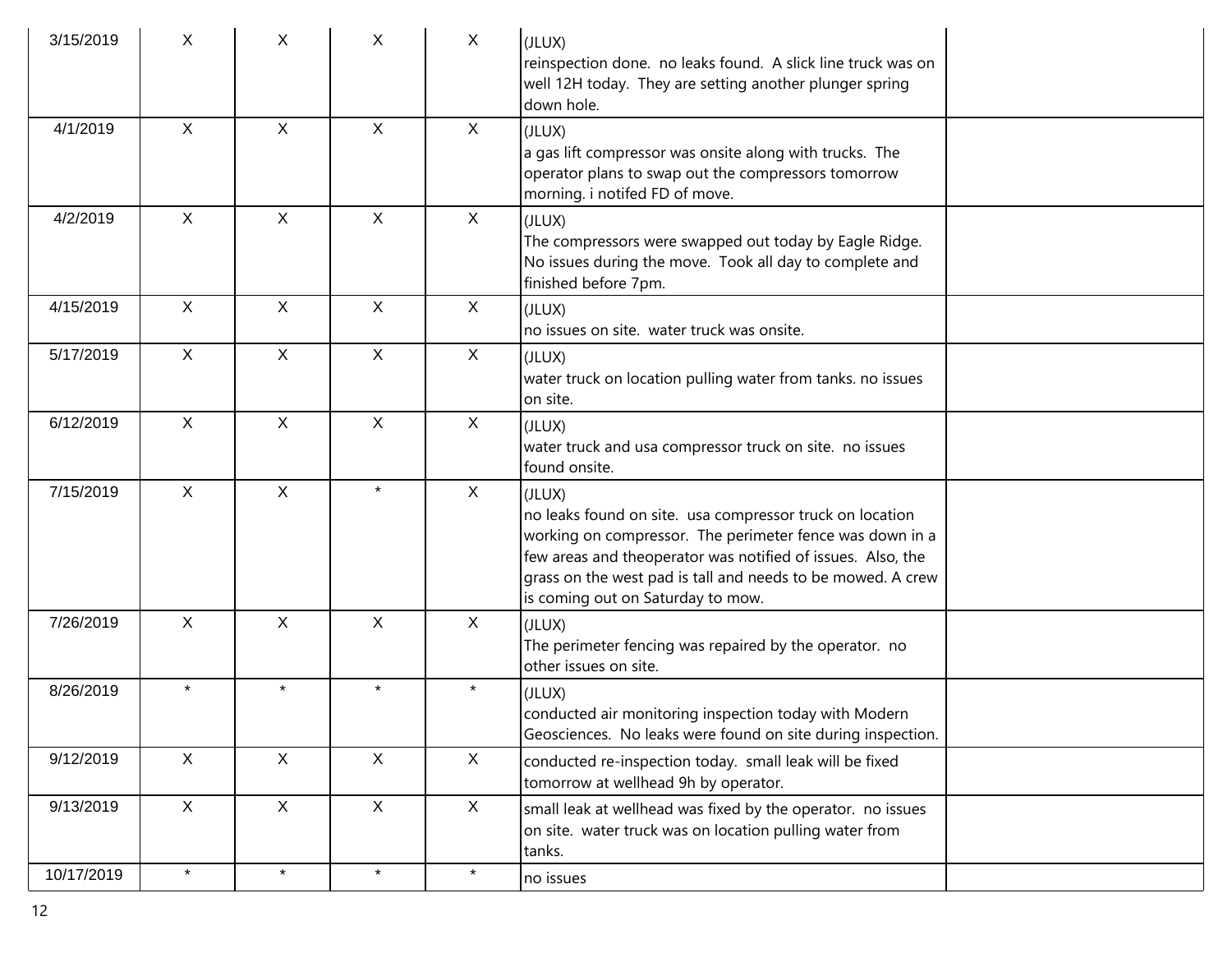| 11/12/2019 |              |              |              | $\star$      | All of the gas wells are shut in at this time. They are having<br>issues with #12 well so they decided to shut in wells.                                                                                                                                                        |
|------------|--------------|--------------|--------------|--------------|---------------------------------------------------------------------------------------------------------------------------------------------------------------------------------------------------------------------------------------------------------------------------------|
|            |              |              |              |              | No leaks were found during inspection.                                                                                                                                                                                                                                          |
| 12/9/2019  | X            | X            | $\mathsf{X}$ | $\mathsf{X}$ | gas wells are shut in at this time. no leaks found on site.                                                                                                                                                                                                                     |
| 1/8/2020   | $\star$      | $\star$      | $\star$      | $\star$      | no leaks. wells shut in.                                                                                                                                                                                                                                                        |
| 2/7/2020   | X            | X            | $\mathsf X$  | $\star$      | conducted air monitoring inspection today with Modern<br>Geosciences. two small leaks were found at separators.<br>contacted pumper and he will have the leaks fixed this<br>afternoon. no other issues found. The compressor was<br>moved from location and wells are shut in. |
| 3/9/2020   | $\mathsf{X}$ | X            | $\mathsf{X}$ | $\sf X$      | no leaks during inspection. wells are shut in.                                                                                                                                                                                                                                  |
| 4/13/2020  | X            | X            | $\mathsf{X}$ | $\sf X$      | wells are shut in at this time.                                                                                                                                                                                                                                                 |
| 5/12/2020  | X            | X            | $\mathsf{X}$ | $\sf X$      | wells shut in at this time. no issues on site.                                                                                                                                                                                                                                  |
| 6/23/2020  | X            | X            | $\mathsf{X}$ | $\sf X$      | no leaks found on site. wells are shut in.                                                                                                                                                                                                                                      |
| 7/16/2020  | X            | $\mathsf{X}$ | $\star$      | $\sf X$      | wells shut in. The fence panels have come undone from post<br>on southwest corner of pad site. operator was notified.                                                                                                                                                           |
| 7/28/2020  | X            | $\mathsf{X}$ | $\mathsf{X}$ | X            | The southwest corner of the perimeter fence was fixed by<br>operator.                                                                                                                                                                                                           |
| 8/17/2020  | X            | X            | $\mathsf{X}$ | X            | Air monitoring inspection conducted today with Modern<br>Geosciences. No leaks were found on site. The gas wells<br>were shut in. The operator was notified of the inspection.                                                                                                  |
| 8/25/2020  | X            | $\mathsf{X}$ | $\mathsf{X}$ | $\sf X$      | Re-inspection done. The operator/pumper fixed the leak at<br>separator.                                                                                                                                                                                                         |
| 9/21/2020  | $\mathsf{X}$ | $\mathsf{X}$ | $\mathsf{X}$ | $\mathsf{X}$ | no issues on site.                                                                                                                                                                                                                                                              |
| 10/13/2020 | $\star$      | $\star$      | $\star$      | $\star$      | no issues. well shut in at this time.                                                                                                                                                                                                                                           |
| 11/17/2020 | $\mathsf{X}$ | $\mathsf{X}$ | $\mathsf X$  | $\mathsf{X}$ | Matt Woods and I met Kenneth Tramm with Modern<br>Geosciences on site today. Kenneth collected soil samples<br>and NORM readings from back perimeter fence along AST's.<br>DeeDee and Zac were onsite as well to take NORM readings.                                            |
| 12/3/2020  | X            | X            | X            | $\mathsf{X}$ | The southwest side of the perimeter fence was fixed by<br>operator. no other issues.                                                                                                                                                                                            |
| 1/11/2021  | X            | X            | X            | $\mathsf{X}$ | no issues on site. well shut in.                                                                                                                                                                                                                                                |
| 2/10/2021  | X            | X            | X            | $\mathsf{X}$ | no issues on site. wells still shut in.                                                                                                                                                                                                                                         |
| 3/25/2021  | X            | X            | X            | $\mathsf{X}$ | no issues on site.                                                                                                                                                                                                                                                              |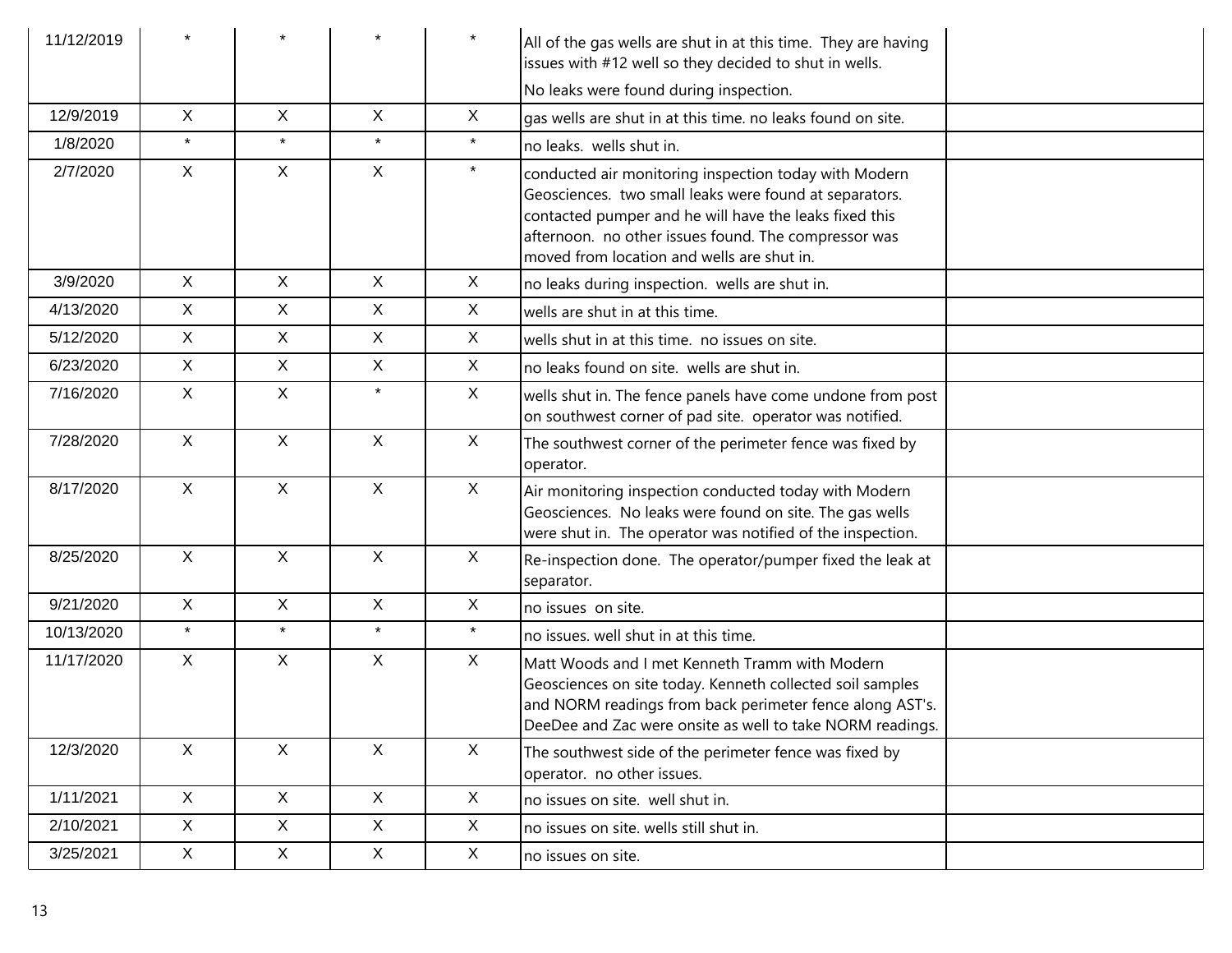| 4/26/2021  |              |              | $\star$      | $\star$      | no issues on site.                                                                                                                                                                                                                                                                                        |                                          |
|------------|--------------|--------------|--------------|--------------|-----------------------------------------------------------------------------------------------------------------------------------------------------------------------------------------------------------------------------------------------------------------------------------------------------------|------------------------------------------|
| 5/5/2021   | X.           | X.           | X            | X            | No issues on site at time of inspection.                                                                                                                                                                                                                                                                  |                                          |
| 6/3/2021   | X            | X            | X            | X            | no issues. gas wells are shut in.                                                                                                                                                                                                                                                                         |                                          |
| 7/13/2021  | X.           | X            | $\mathsf{X}$ | X            | no issues on site. wells are shut in.                                                                                                                                                                                                                                                                     |                                          |
| 8/11/2021  | $\star$      | $\star$      | $\star$      | $\star$      | no issues on site.                                                                                                                                                                                                                                                                                        |                                          |
| 8/25/2021  | $\mathsf{X}$ | X            | $\mathsf{X}$ | $\sf X$      | Conducted Air monitoring inspection today with Modern<br>Geosciences. No leaks found during inspection. Baker<br>Hughes were onsite pumping out the chemical tanks at<br>wells. They will be removing the all of the chemical tanks<br>from the gas well site tomorrow morning except for two of<br>them. |                                          |
| 9/14/2021  | $\mathsf{X}$ | X            | $\mathsf{X}$ | $\sf X$      | no issues on site during inspection.                                                                                                                                                                                                                                                                      |                                          |
| 11/18/2021 | X            | X            | $\mathsf{X}$ | $\sf X$      | Gas wells are shut in at time of inspection.                                                                                                                                                                                                                                                              |                                          |
| 12/7/2021  | X.           | X            | $\mathsf{X}$ | X            | no issues at time of inspection.                                                                                                                                                                                                                                                                          |                                          |
| 1/3/2022   | X            | X            | $\mathsf{X}$ | X            | wells are shut in at this time. no issues on site.                                                                                                                                                                                                                                                        | shut in wells                            |
| 2/8/2022   | X.           | X            | $\mathsf{X}$ | $\sf X$      | No issues on site. wells are shut in.                                                                                                                                                                                                                                                                     |                                          |
| 2/28/2022  | X            | X            | $\mathsf{X}$ | $\star$      | Air monitoring inspection was conducted today by Modern<br>Geosciences. There were three leaks found at time of<br>inspection. thief hatch, regulator at separator, and heat box<br>regulator on piping. Contacted the operator to fix the leaks.                                                         | air monitoring inspection                |
| 3/8/2022   | X            | $\mathsf{X}$ | $\mathsf{X}$ | $\mathsf{X}$ | no issues on site.                                                                                                                                                                                                                                                                                        |                                          |
| 4/6/2022   | $\mathsf{X}$ | $\mathsf{X}$ | $\mathsf{X}$ | X            | no issues on site.                                                                                                                                                                                                                                                                                        |                                          |
| 5/4/2022   | X            | X            | $\mathsf{X}$ | X            | Black Sheep Oilfield Services is on site working to remove all<br>gas well equipment from the pad. They started removing<br>gas well equipment last week. It will be a two week process.                                                                                                                  | reclaiming site, equipment removal       |
| 5/5/2022   | $\mathsf{X}$ | $\mathsf{X}$ | $\mathsf{X}$ | $\mathsf X$  | Black Sheep Oilfield Services was onsite taking down the<br>compressor building. Putting all the tin and metal in a pile<br>to get hauled off. equipment is getting picked up by trucks<br>each day.                                                                                                      | reclaiming site, removal of<br>equipment |
| 5/12/2022  | $\star$      | $\star$      | $\star$      | $\star$      | Mr. Morriss with WSW was on site this morning loading up<br>the separators to haul away. Black Sheep crew are on site to<br>tear down the tanks and compressor building.                                                                                                                                  | reclaiming site                          |
| 5/18/2022  | $\star$      | $\star$      | $\star$      | $\star$      | Black Sheep Oilfield Services on site removing all 11 flow<br>lines that go from the wellhead to the separators. Then they<br>will move on to removing the AST's.                                                                                                                                         | reclaiming site                          |